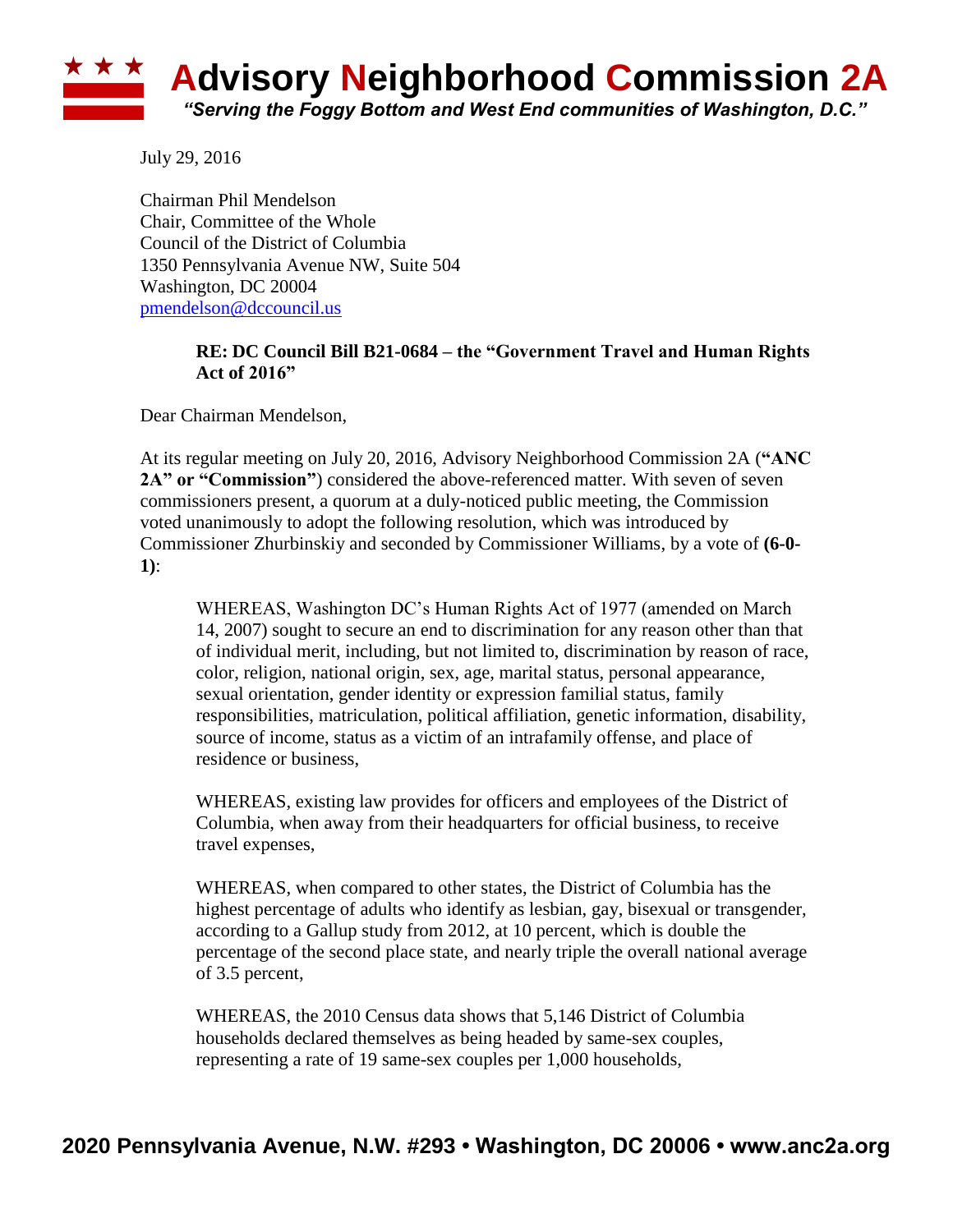## **\* \* \* Advisory Neighborhood Commission 2A** *"Serving the Foggy Bottom and West End communities of Washington, D.C."*

WHEREAS, since March of 2015, Indiana, South Dakota, Georgia, North Carolina, Mississippi, and numerous municipalities have either passed, or passed and signed into law bills that allow for discrimination on the basis of sexual orientation or gender identity,

WHEREAS, religious freedom is a cornerstone of law and public policy in the United States, and ANC 2A strongly supports and affirms this important freedom,

WHEREAS, the exercise of religious freedom should not be a justification for discrimination,

WHEREAS, while Mayoral Orders are well intentioned, piecemeal efforts to address discrimination, the residents and public servants of the District of Columbia need a permanent solution, and

WHEREAS, Washington, DC must take permanent action to avoid supporting or financing discrimination against lesbian, gay, bisexual, and transgender people.

THEREFORE, BE IT RESOLVED that ANC 2A urges the DC Council to consider and pass DC Council Bill B21-0684 – the "Government Travel and Human Rights Act of 2016." This important law protects the District of Columbia's public servants from discrimination and harassment and prohibits the use of DC funds to support activities in any state that affirmatively sanctions or requires discrimination on the basis of sexual orientation or gender identity or expression.

Commissioners Eve Zhurbinskiy [\(2A08@anc.dc.gov\)](mailto:2A08@anc.dc.gov) and Patrick Kennedy  $(2A01@anc.dc.gov)$  are the Commission's representatives in this matter.

ON BEHALF OF THE COMMISSION.

Sincerely,

tuthear A thinging

Patrick Kennedy Chairperson

CC: Councilmember Brianne Nadeau, Ward 1 Councilmember Jack Evans, Ward 2 Councilmember Mary Cheh, Ward 3 Councilmember Brandon Todd, Ward 4 Councilmember Kenyan McDuffie, Ward 5 Councilmember Charles Allen, Ward 6

## **2020 Pennsylvania Avenue, N.W. #293 • Washington, DC 20006 • www.anc2a.org**